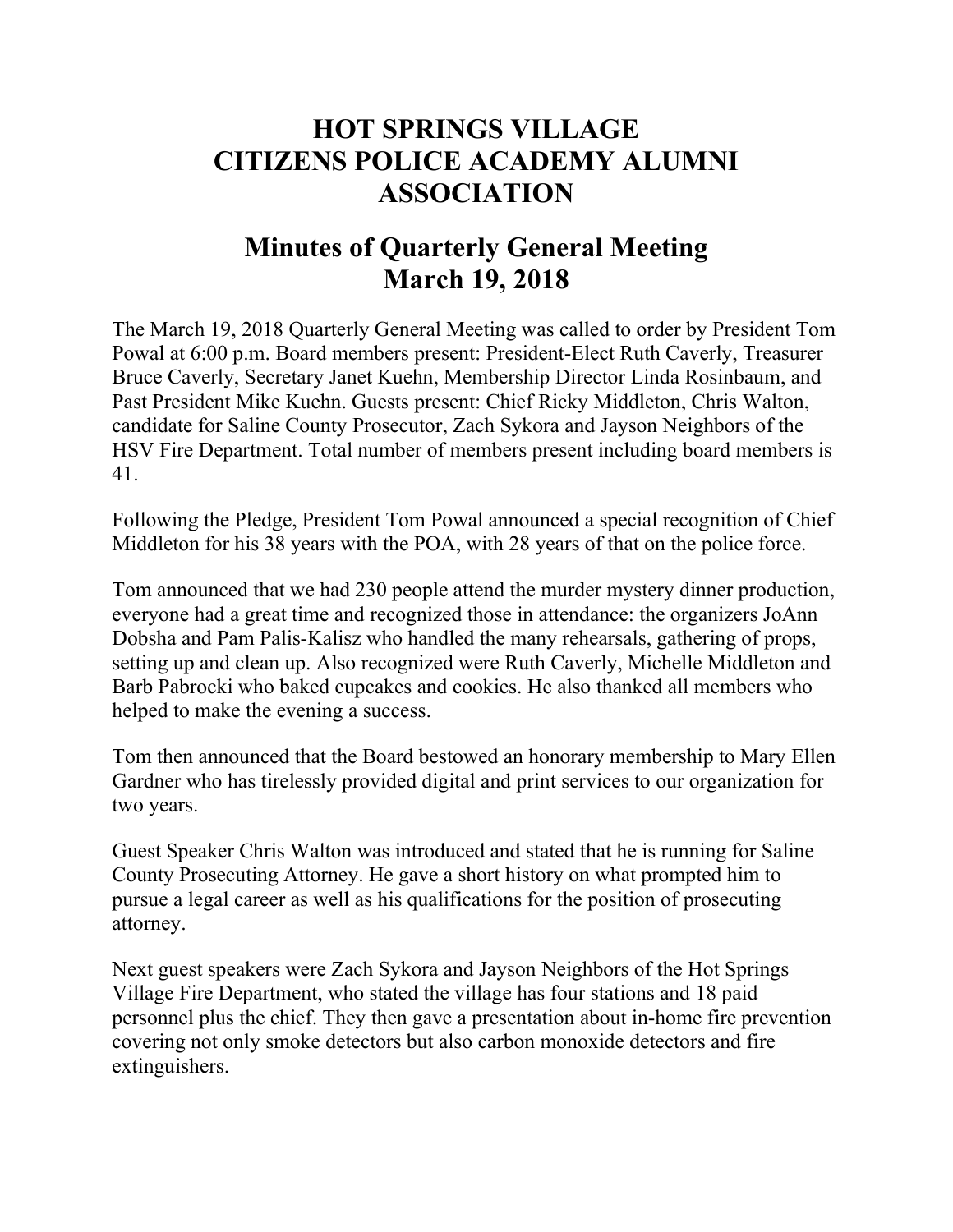The minutes from the previous quarterly general meeting were approved by the Board as sent by email in January.

## **Board Member Reports:**

President Elect: Ruth announced we have a new brochure for CPAAA. The next class is set to start on April 5th. Regarding the golf outing, volunteers from last year have been contacted and asked to do the same job this year. Ruth has a sign up sheet for volunteers and silent auction items. We also need people to collect donations and hole sponsorships.

Elections will be in September, Ruth asked for members to be on the nominations committee. Open positions are events, and president-elect. Ruth thanked all the volunteers from the mystery dinner and announced that there are pictures on Facebook.

Treasurer: Total cash in the bank is \$32,590.54, with restricted funds of \$26,701.80, and a net operating cash available of \$5,888.74. There is \$24,271.85 set aside for the firearms simulator, unspent grant funds of \$1,665.08, and \$764.87 in police week reserve. Income since last quarterly report is \$4,475.93 and expenses are \$1,804.38 . Bruce stated we netted approximately \$2,500 from the mystery dinner, due in part to favorable discounts negotiated by Jim Patton.

Membership: We currently have 122 members, with 81 annual members and 41 lifetime members. There have been 252 people to attend the classes with the chief. The t-shirt collection is ongoing and an order has been placed with Sew Perfect for replacement shirts. Another turn in date will be April 9th from 8 to 11 am.

Fundraising: Tom gave report due to Jim's absence. NRA grant—we had felt confident we would get a portion of the \$25,000 in local grant funds, but the application was denied. It was announced that we will be placing the order for the MILO system on June 1st with set up by the end of July. The system to be ordered will be one screen and after it is installed the hope is that the chief will be able to provide training to other law enforcement agencies and payment from them will provide upgrading the systems and accessories. At a later date, the system could also be used by citizens generating additional income.

President: Tom told the membership that every quarter he and the chief meet with the sheriffs from Saline and Garland counties. During one of these meetings Sheriff MCormick had to leave because of another threat at one of the schools. Members were reminded that our police officers respond to calls outside the village. In the future we may have the ability to record the local school campuses so our officers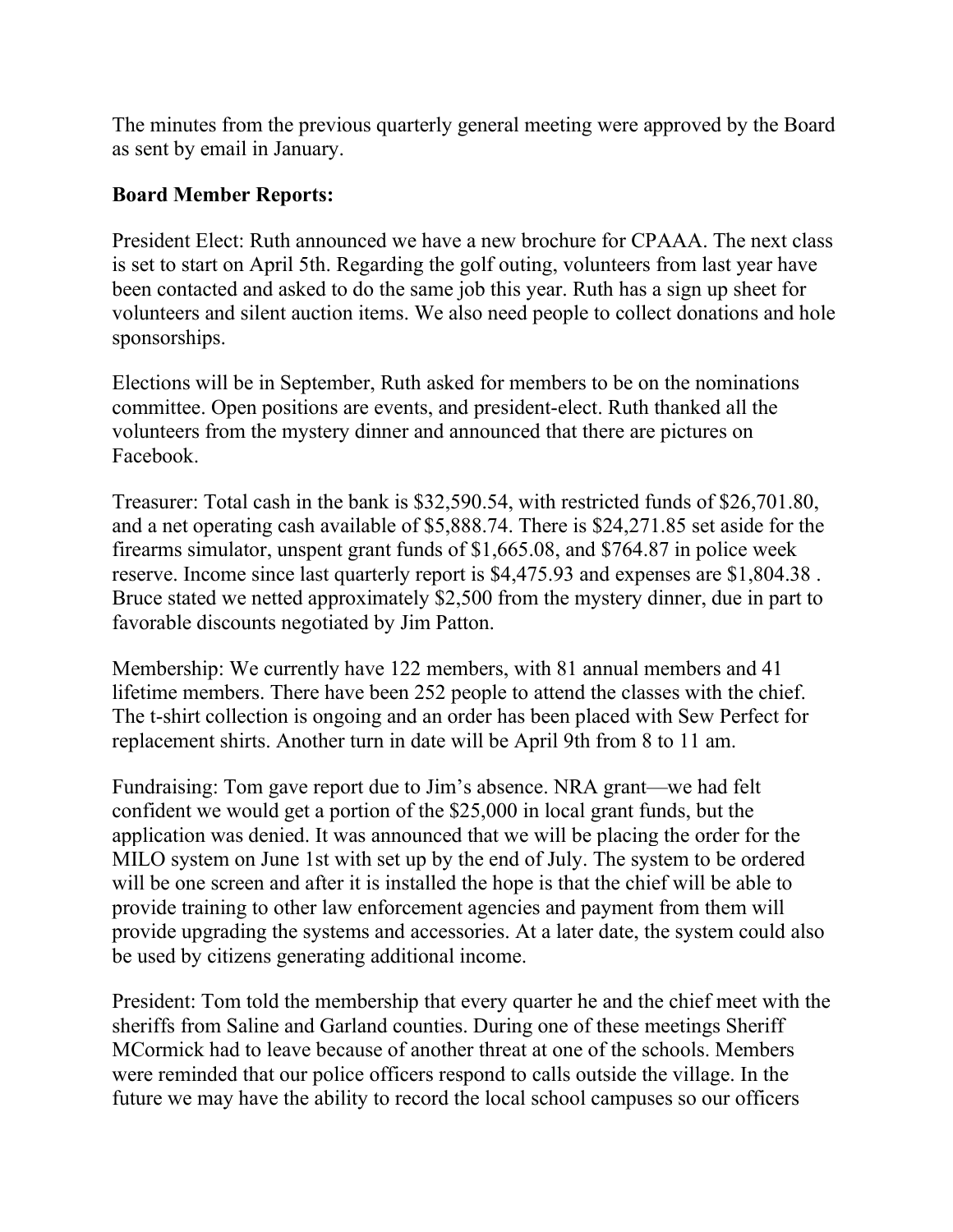have some preparation for an active shooter situation. Chief stated that the MILO system allows us to film and download the actual locations that our officers may have to deal with.

Events: CPAAA hosted the previous Newcomers Coffee on February 22nd providing donuts and having our organization introduced to the group. The next board meeting is April 9th and the next quarterly general meeting is set for June 18th. During the September 17th quarterly general meeting we will have the election of officers. May 18th is the golf outing. Next coffee with the chief is set for April 10th. Last day for the drug take back is April 28th, and prescriptions pills can be brought to the police station. The police departments from Garland and Saline counties are have a contest to see who can collect the most and the winner gets a pizza party. There will be an article in the Village Voice with pictures from the Mystery Dinner Theater.

Past President: A successful golf outing is critical for the June 1st purchase date of the MILO system. Many members are working very hard to reach the goal to fund the MILO system. So far we have \$2,800 promised and we are hoping to have an increase in the number of foursomes. Last year we had 35 hole sponsors at \$100 each for a total of \$3,500.

Spring cleaning of the building. We don't have a list from the chief yet. At the next board meeting, we will need to put together a list of things to do. Tom will be putting together a budget for the outing. Last year we had 72 golfers, the hope is to have 122 this year. The hope is to net \$12,000 after expenses. Mike will coordinate the solicitation of sponsors. Bill will be the coordinator of all volunteers on the day of the outing. One of the contests is a kayak valued at \$250 and golfers will have a chance to chip in a golf ball from 40-45 yards

Report to members that we have obtained a new stove, commercial ice machine, new coffee maker, and a large screen t.v.

At the last sheriff's meeting a very successful procurement officer gave Tom an idea about what kind of items he can obtain from Texas. The chief will be going down to Red River and identifying what items they can release to our department and write it off.

Finger printing update: Ninety-seven children have been tested and the printed card was given to the parents, no information is retained. There will be an additional session at the Boys and Girls Club in mid-April. Each session is attended by 2 members from CPAAA and one police officer. The finger printing equipment is now keep at the police station.